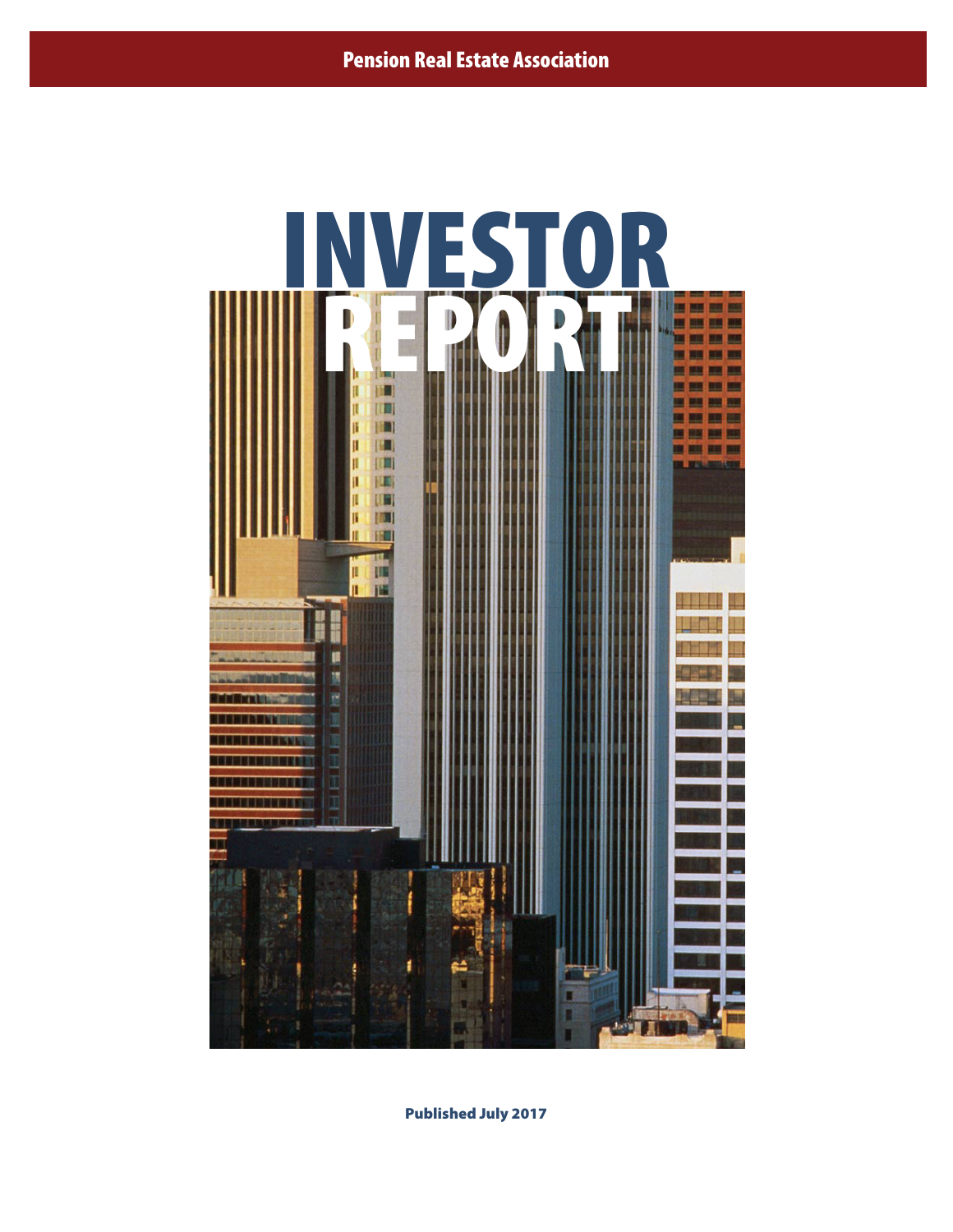The Pension Real Estate Association (PREA) is a nonprofit trade association for the global institutional real estate investment industry. PREA members include public and corporate pension funds, endowments, foundations, Taft-Hartley funds, insurance companies, investment advisory firms, REITs, developers, real estate operating companies, and industry service providers in the United States, Canada, Europe, and Asia.

PREA's mission is to serve its members engaged in institutional real estate investment through the sponsorship of objective forums for education, research initiatives, membership interaction, and the exchange of information.

**The data represented in the PREA** *Investor Report* **are not necessarily indicative of the investment activity of the universe of US or foreign pension plans.** PREA members are actively engaged in real estate investments or, if new to the asset class, are pursuing new allocations to commercial real estate; therefore, the plans that participated in the survey tend, on average, to have a considerably higher allocation to real estate than do non-PREA members.

For more information, contact Jack Nowakowski at jack@prea.org; 860-785-3848.

## **PREA**

100 Pearl Street 13th Floor Hartford, CT 06103 860 692 6341 www.prea.org

Copyright © 2017 Pension Real Estate Association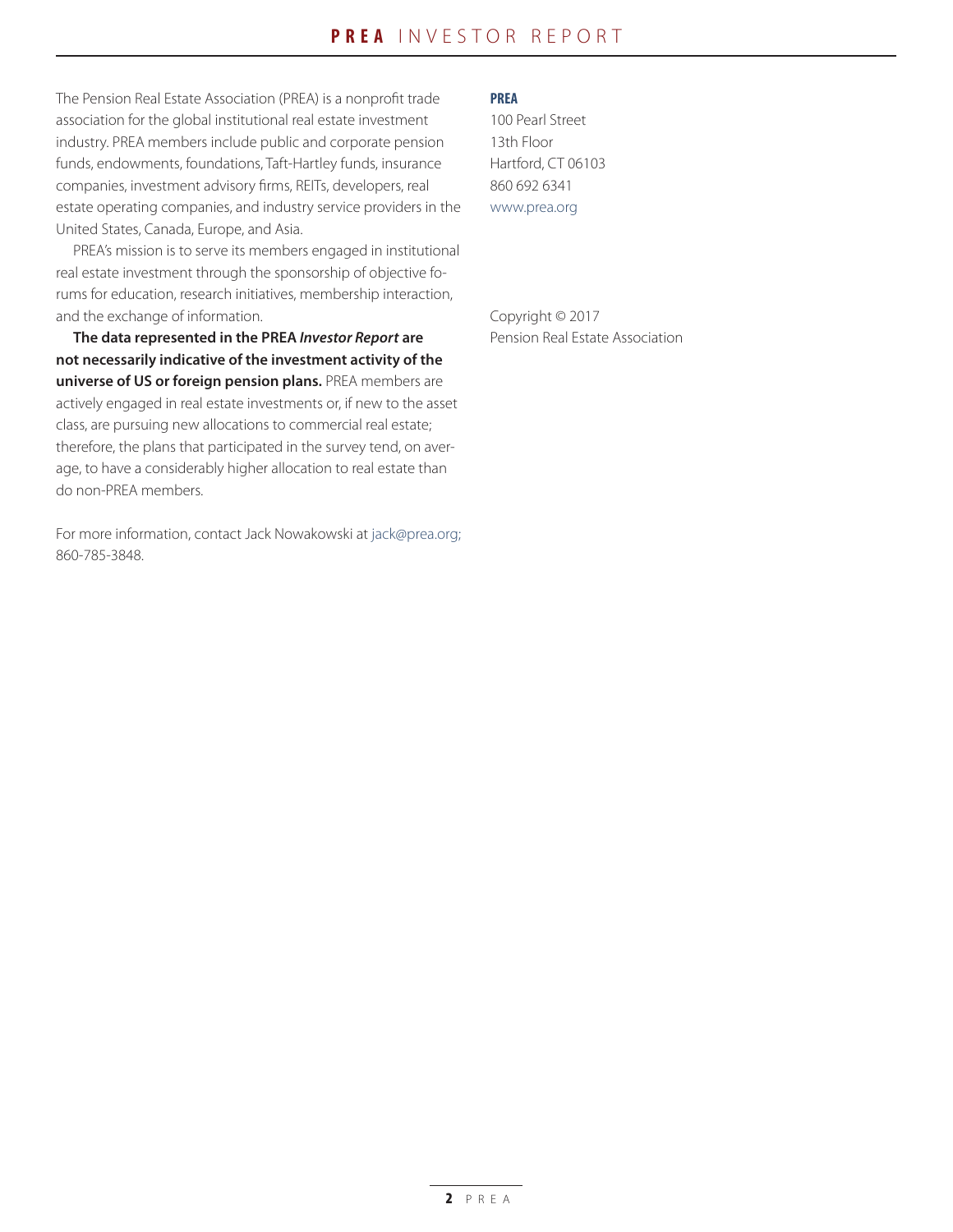## **Overview**

This PREA *Investor Report* is designed to show the real estate investment activities of PREA member institutional investors, which include public and private retirement plans, endowments, foundations, and other funds. First published in 2003, this is the 13th edition of the PREA *Investor Report*.

PREA would like to thank the investor members that took the time and made the effort to participate in the survey and thus make the *Investor Report* possible.

This PREA *Investor Report* Survey was conducted from April to June 2017 and collected data on investment strategy, property and geographic (both US and foreign) distribution, and target and actual allocations. In recent years, the survey has also included a question asking investors how satisfied they were with their real estate investments (page 5). We also include a question each year covering a subject of topical interest to the PREA membership. This year we again explored the growing importance of real assets in the portfolios of PREA members and asked about the types of investments they are making and the reasons behind those investments (page 7).

The survey collected data from both PREA's US and international member investors. Investors were asked to report holdings for their two most recent fiscal years in order to make direct comparisons between the two most recent years easier. The bulk of the data is reported as of December 31, 2015, and December 31, 2016, or later. While the large majority of investors report each year to the survey, the reporting sample for the *Investor Report* does differ slightly from year to year, and thus data published in the current *Investor Report* may not match data shown in earlier reports.

|                                                               | Assets (\$ Millions) | <b>Allocation (%)</b> |
|---------------------------------------------------------------|----------------------|-----------------------|
| <b>Total Assets (Current)</b>                                 | 2,694,851            |                       |
| Total Assets (Previous Year)                                  | 2,587,185            |                       |
| <b>Asset Breakdown by Investor Size (Current Year)</b>        |                      |                       |
| > \$75B in Assets                                             | 1,887,126            | 70.0                  |
| < \$75B in Assets                                             | 807,725              | 30.0                  |
| <b>Breakdown by Investor Type</b> (By Number of Participants) |                      |                       |
| State or Municipal                                            |                      | 70.3                  |
| Other                                                         |                      | 29.7                  |
| Total                                                         |                      | 100.0                 |
| <b>Holdings in All Real Estate-Related Investments</b>        |                      |                       |
| <b>Current Year</b>                                           | 242,086              | 9.0                   |
| Previous Year                                                 | 236,570              | 9.1                   |
| <b>Source:</b> Pension Real Estate Association                |                      |                       |

#### Exhibit 1: Reporting Group Profile

Reporting Period: 97% of data reported (as a percentage of assets) are current as of December 31, 2016, or later; 34% of data are current as of March 31, 2017, or later. Because of survey sample changes, data reported in this *Investor Report* are not directly comparable with those in previous reports.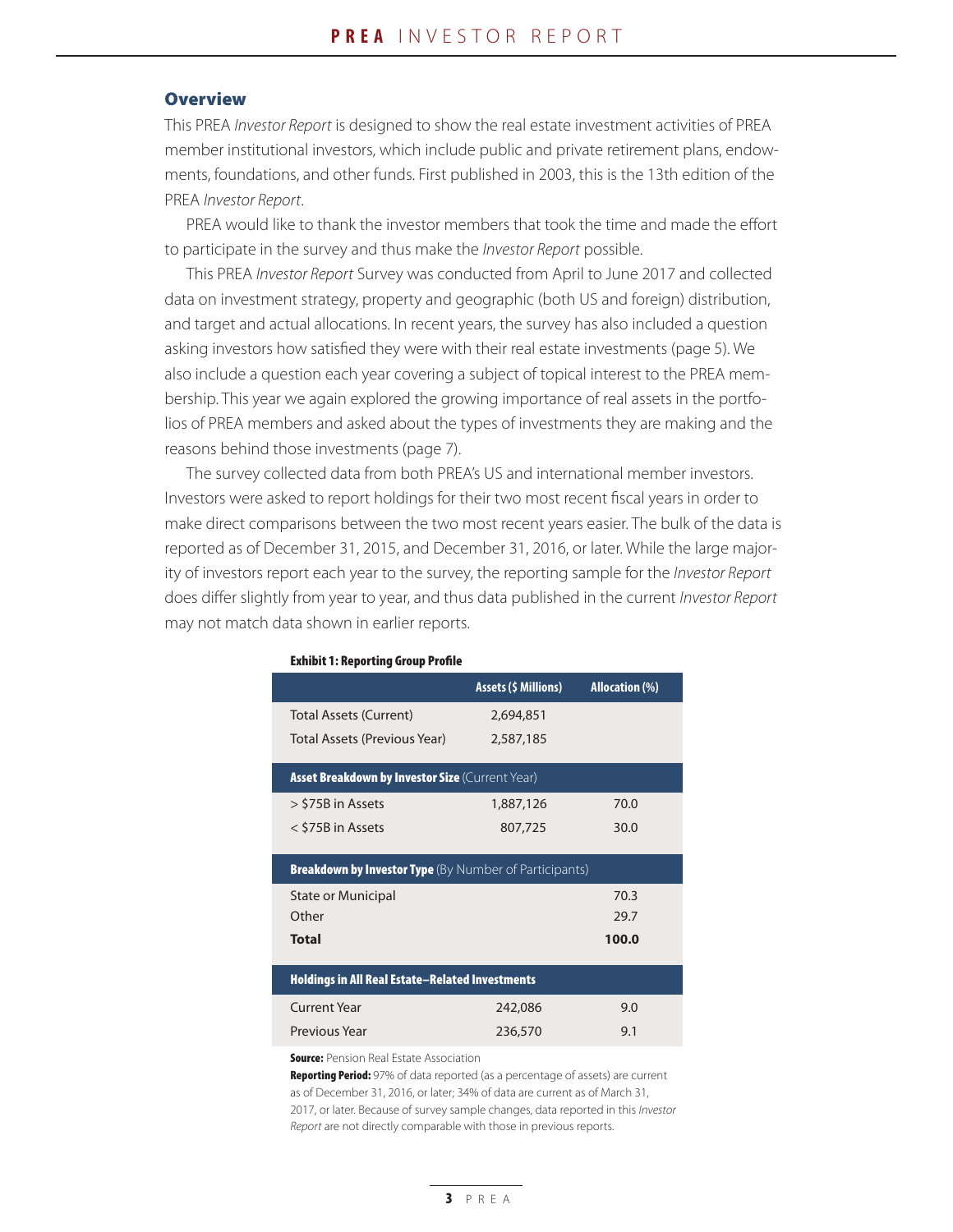# **Highlights**

 $\blacksquare$  Investors remain positive about the performance of their real estate holdings, but for the first time in the five years PREA has been surveying investors about their satisfaction, there was a slight decline in the measurement. On a 1 to 5 scale, with 1 being very dissatisfied and 5 being very satisfied, the average score among all reporting was 4.00, down slightly from 4.09 reported in 2015 (Exhibits 2, 3, and 4).

<sup>n</sup> PREA investor members are sold on the benefits of real assets outside of traditional real estate investments. Four out of five investors reported investing in real assets, and all those investors indicated that the primary benefit of real assets was as a diversification from other asset classes (Exhibits 5, 6, 7, and 8).

<sup>n</sup> For the latest reporting period, investors held 9.0% of their total assets in real estate–related investments, a slight decrease from the 9.1% at year-end 2015 (Exhibit 1). Most investors (77.1%) indicated that their organizations were not planning on making any changes in their real estate target allocations by year-end 2017, and 14.3% expected an increase in allocation. Only 8.6% of the investors reported expecting a decrease in allocation to real estate (Exhibit 9).

 $\blacksquare$  Core investments continued to dominate the real estate portfolios of investors, with 62.5% of total holdings (Exhibit 15). Opportunistic was second, with a declining share of 21.4%, and value-added was third, with 16.2%.

- $\blacksquare$  Office (27.1%), multifamily (21.4%), retail (20.2%), and industrial (13.2%) dominated the property-type allocations of investors, although office properties continued to show some slippage in popularity to other property types, with industrial showing particular strength (Exhibit 18).
- n Nearly all reporting US investors held at least some non-US property, which, on average for the entire reporting group, accounted for 14.4% of their holdings (Exhibit 20).
- Total assets for the reporting group increased 4.2% in the most recent period versus a 1.0% decrease for last year's reporting group. The increase is presumed to be largely a result of significant recent gains in the US stock markets (Exhibits 1 and 10).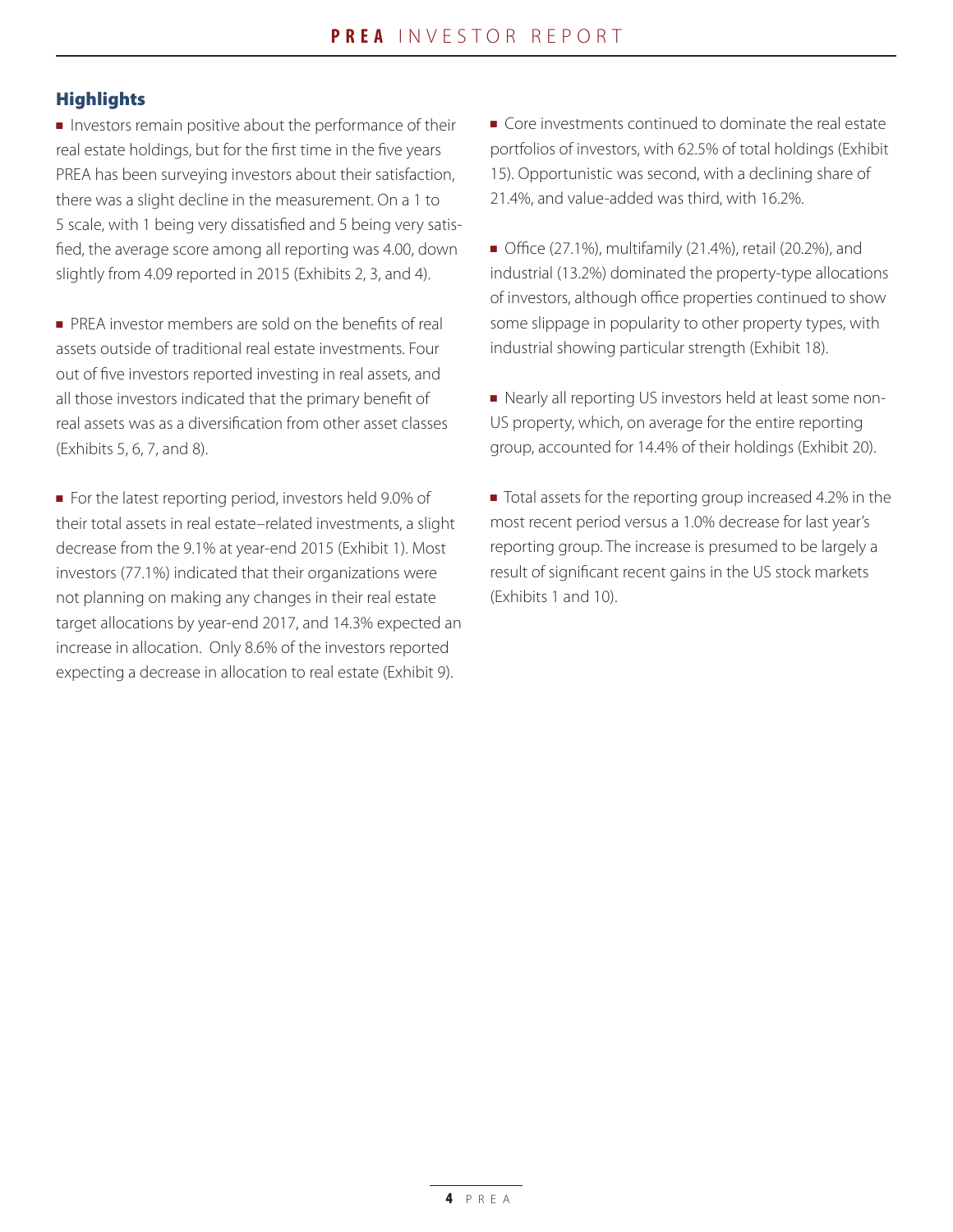## PREA Investor Report Survey

The PREA *Investor Report* Survey has been conducted since 2002 and was first published in March 2003, although full comparative tables are not available for all years in part because of survey sample changes. However, a core group of investors has reported in most years, and the data are considered reflective of the market of public and private pension funds, endowments, foundations, and other investors. It should be stressed that the investors surveyed and reporting are limited to PREA member firms, which are more active in commercial real estate investing. Thus, overall, allocations to real estate by this survey group are larger as a percentage of total assets than would be seen in the universe of pension funds, endowments, foundations, and other investors. Historically, the survey concentrated on basic real estate investment data, breaking down the category into private and public sectors. Private holdings were in turn allocated by property type and geographic region, both US and international. Because of the lack of conformity in reporting standards, several plans were unable to provide detailed asset breakdowns.

Total assets for the reporting group were \$2.69 trillion for the latest reporting period, a 4.2% increase from the previous year. The increase is largely attributable to the rise in the equity markets. The Standard & Poor's 500 index posted robust gains of 9.5% in the calendar year 2016 versus a slight decrease of 0.7% in 2015 (Exhibit 10) and a 11.4% increase in 2014. In the first six months of 2017, the S&P continued to assist everyone's 401(k) with an additional 8.2% increase.

Real estate–related assets for the reporting group were \$242 billion, or 9.0% of assets, basically unchanged from the 9.1% held in real estate by the reporting sample in 2015. This figure includes public and private REITs. Again, the booming stock market played a role in the real estate

allocation, as growth in real estate holdings has been largely overtaken by the even greater growth in the equity markets, thus keeping the real estate holdings percentages constant for the past two years.

Investors with more than \$75 billion in assets accounted for 70% of all assets as well as nearly 70% of the total private real estate equity holdings.

Data were reported by the real estate departments of PREA member retirement plans, endowments, and foundations. State or municipal plans represented 70.3% of the sample, with other investors accounting for the remainder (Exhibit 1).

Because of changes in the survey sample and the timing when the survey was conducted over the years, comparisons to past results are kept to a minimum in the report. However, this past year investors reported results for both 2016 and 2015, and comparative results are readily available for those years. Past reports are available on the PREA website at www.prea.org/research/investor-report.

# Are You Happy?

For the fifth straight year, PREA asked investor members how satisfied they were with their real estate investments. The bottom line is that investors continue to be happy with their real estate investments, but some cracks may be showing in those smiles. On a scale of 1 to 5, with 5 being very satisfied and 1 being very dissatisfied, investors ranked their real estate satisfaction level as an even 4.00, on average (Exhibit 2). This marked the first year that satisfaction levels declined. In the five years the survey asked about satisfaction, the levels steadily increased from the initial 3.55 recorded in 2013, 3.88 in 2014, 4.00 in 2015, and 4.09 last year before this year's slight decline.

Hardly a frown, but given indications that real estate values have, perhaps, peaked and returns have moderated,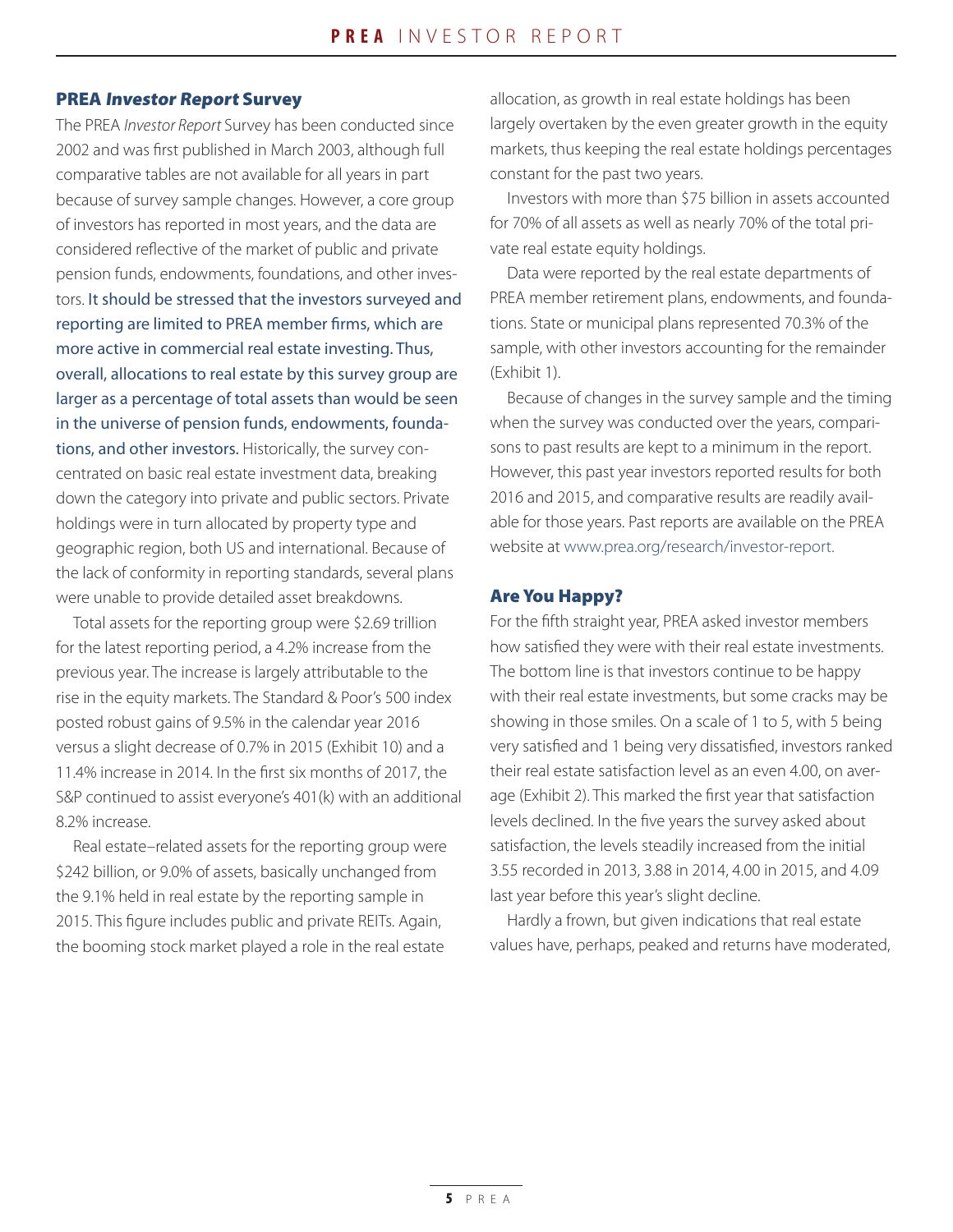the "happiness" level could be expected to slip. A review of data from only investors that reported in both years shows that 60.0% reported the same level of satisfaction, but 26.7% were less satisfied this year than in the previous year. Only 13.3% were more satisfied now (Exhibit 3).

However, no investor reported being very dissatisfied, and 80.0% reported a satisfaction level of 4 or 5. We did not ask chief investment officers at the various public and private plan sponsors, endowments, and foundations about their satisfaction levels of other asset classes, so how real estate stacks up with stocks, bonds, and alternatives is unknown (Exhibit 2).

We also asked investors to identify their best- and worstperforming property types in the past two years. For the first time since we began surveying satisfaction, industrial properties were tapped by investors as their best-performing asset class, unseating perennial favorite multifamily, which slipped to second. According to the PREA | IPD U.S. Property Fund Index of open-end funds, industrial returns have topped other property types in the past quarter (1Q17) and year (Exhibit 19). It has also outperformed all other property types except the smaller self-storage segment for the past three, five, and seven years.

On the flip side, retail was once again pegged as the worst-performing property type, and hotels were second (Exhibit 4). The former is a bit surprising since retail returns have been solid in the past several years. Hotels, on the other hand, actually posted negative returns in the first quarter of 2017.

## **Exhibit 2: Satisfaction**

| Overall, are you satisfied with the performance<br>of your real estate investments? |          |      |       |       |       |  |  |
|-------------------------------------------------------------------------------------|----------|------|-------|-------|-------|--|--|
| (Very Dissatisfied)<br>(Very Satisfied)                                             |          |      |       |       |       |  |  |
|                                                                                     |          |      | ર     |       |       |  |  |
|                                                                                     | $\Omega$ | 2.9% | 17.1% | 57.1% | 22.9% |  |  |
| <b>Average</b>                                                                      |          |      |       | 4.00  |       |  |  |
| <b>Source:</b> Pension Real Estate Association                                      |          |      |       |       |       |  |  |

## **Exhibit 3: Change in Satisfaction**

| <b>Current Versus Previous Year</b>                                |                                              |                                              |  |  |  |  |
|--------------------------------------------------------------------|----------------------------------------------|----------------------------------------------|--|--|--|--|
| <b>Reported the</b><br><b>Same Level of</b><br><b>Satisfaction</b> | <b>Reported More</b><br><b>Satisfied Now</b> | <b>Reported Less</b><br><b>Satisfied Now</b> |  |  |  |  |
| 60.0%                                                              | 13.3%                                        | $26.7\%$                                     |  |  |  |  |

**Source: Pension Real Estate Association** Note: Based on only those investors that reported both years.

### **Exhibit 4: Satisfaction**

| <b>Best</b>                                                                       | <b>Worst</b>                                                                       |  |
|-----------------------------------------------------------------------------------|------------------------------------------------------------------------------------|--|
| In the past two years,<br>what has been your<br>best-performing<br>property type? | In the past two years,<br>what has been your<br>worst-performing<br>property type? |  |
| 1-Industrial<br>2-Multifamily<br>3-Retail                                         | 1-Retail<br>2-Hotel<br>3-Office                                                    |  |
|                                                                                   |                                                                                    |  |

**Source:** Pension Real Estate Association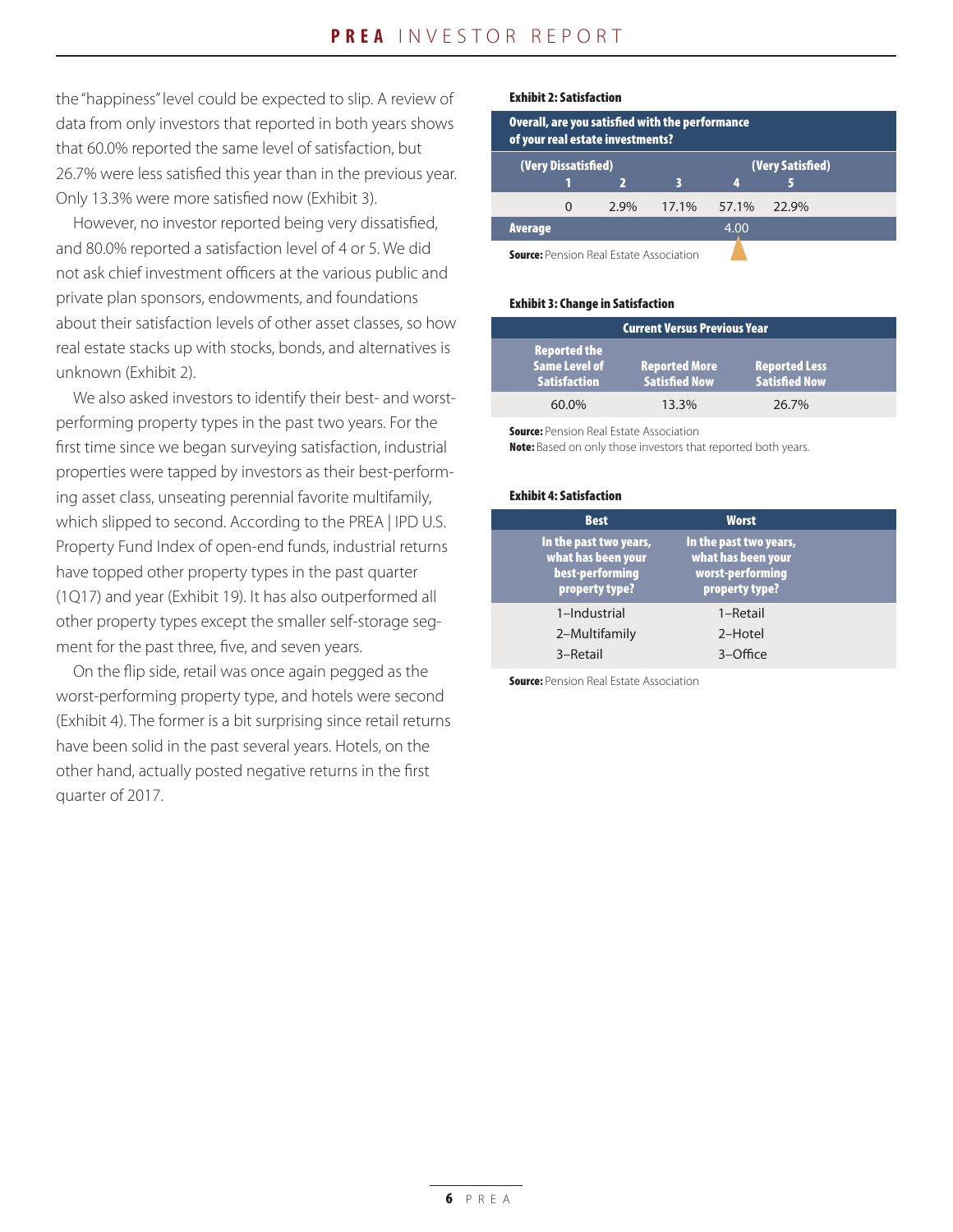# Real Assets

The increased interest in alternative assets among investors has been substantial. With infrastructure investments alone, the amount raised for unlisted infrastructure funds increased from \$23.5 billion in 2014 to \$46.3 billion in 2016, according to AXA IM—Real Assets as reported in the *PREA Quarterly Spring* 2017 issue.

To get a better feel for investor activity in real assets such as infrastructure, timberland, agriculture, and natural resources, the *Investor Report* again added questions on the asset class in this year's survey.





**Source: Pension Real Estate Association** 

As seen in Exhibit 5, an overwhelming number of reporting investors have real assets in their portfolios. In 2016, PREA also surveyed investor members about their real assets activity and additionally asked who in their organization handles the investments. The question was prompted by the realization that many PREA investor real estate officials were covering dual roles as both the heads of real estate as well as real assets investing. Based on last year's responses, exactly half (50%) of investors had their real estate and real asset investments handled by the same individual or department, and half separated the two responsibilities.

A limited number of organizations were able to report accurate holdings in real assets, but for those that did, several held less than 1% of their current total assets in real assets, while 38% held at least 5% in real assets other than traditional real estate. That figure alone is an indication of the importance of the asset class in the portfolios of investors.

#### Exhibit 6: Real Asset Investments

| What are the reasons you invest in real assets outside of real estate? |        |  |  |
|------------------------------------------------------------------------|--------|--|--|
| Diversification from Other Asset Classes                               | 100.0% |  |  |
| Inflation Hedge                                                        | 92.9%  |  |  |
| Stable Income Flows                                                    | 64.3%  |  |  |
| <b>Overall Higher Returns</b>                                          | 35.7%  |  |  |

**Source: Pension Real Estate Association** 

All the organizations that invest in real assets stated that diversification from other asset classes was a reason for their investment. (Investors were asked to choose all reasons for investing in real assets, not just the primary reason.) Use as an inflation hedge (92.9%) was also widely cited as a reason for investment. Stable income flows (64.3%) was third, and as was the case last year, overall higher returns of real assets was the least cited reason for investments in other alternatives (Exhibit 6).

#### Exhibit 7: Real Asset Investments by Type

| If your organization invests in real assets other than real estate, indicate how<br>you are currently invested by type. |       |  |  |  |
|-------------------------------------------------------------------------------------------------------------------------|-------|--|--|--|
| Infrastructure                                                                                                          | 71.4% |  |  |  |
| Timber                                                                                                                  | 64.3% |  |  |  |
| Natural Resources                                                                                                       | 50.0% |  |  |  |
| Agriculture/Farm                                                                                                        | 32.1% |  |  |  |
| Other                                                                                                                   | 14.3% |  |  |  |

**Source: Pension Real Estate Association** 

As indicated earlier in this section, investment in infrastructure funds more than doubled in the past two years, so it isn't a surprise that 71.4% of investors with real asset holdings are placing funds into infrastructure. It is also where the money is going in the future, as 85% of investors planning real asset investments in the next 24 months intend to tap infrastructure investments. Timber is a strong second choice for current investments but not as popular for future allocations (Exhibits 7 and 8).

### Exhibit 8: Future Investing

| If your organization plans to invest in real assets in the next<br>24 months, indicate how you plan to invest in the future. |       |  |  |  |
|------------------------------------------------------------------------------------------------------------------------------|-------|--|--|--|
| Infrastructure                                                                                                               | 85.0% |  |  |  |
| Natural Resources                                                                                                            | 45.0% |  |  |  |
| Agriculture/Farm                                                                                                             | 45.0% |  |  |  |
| Timber                                                                                                                       | 35.0% |  |  |  |

**Source:** Pension Real Estate Association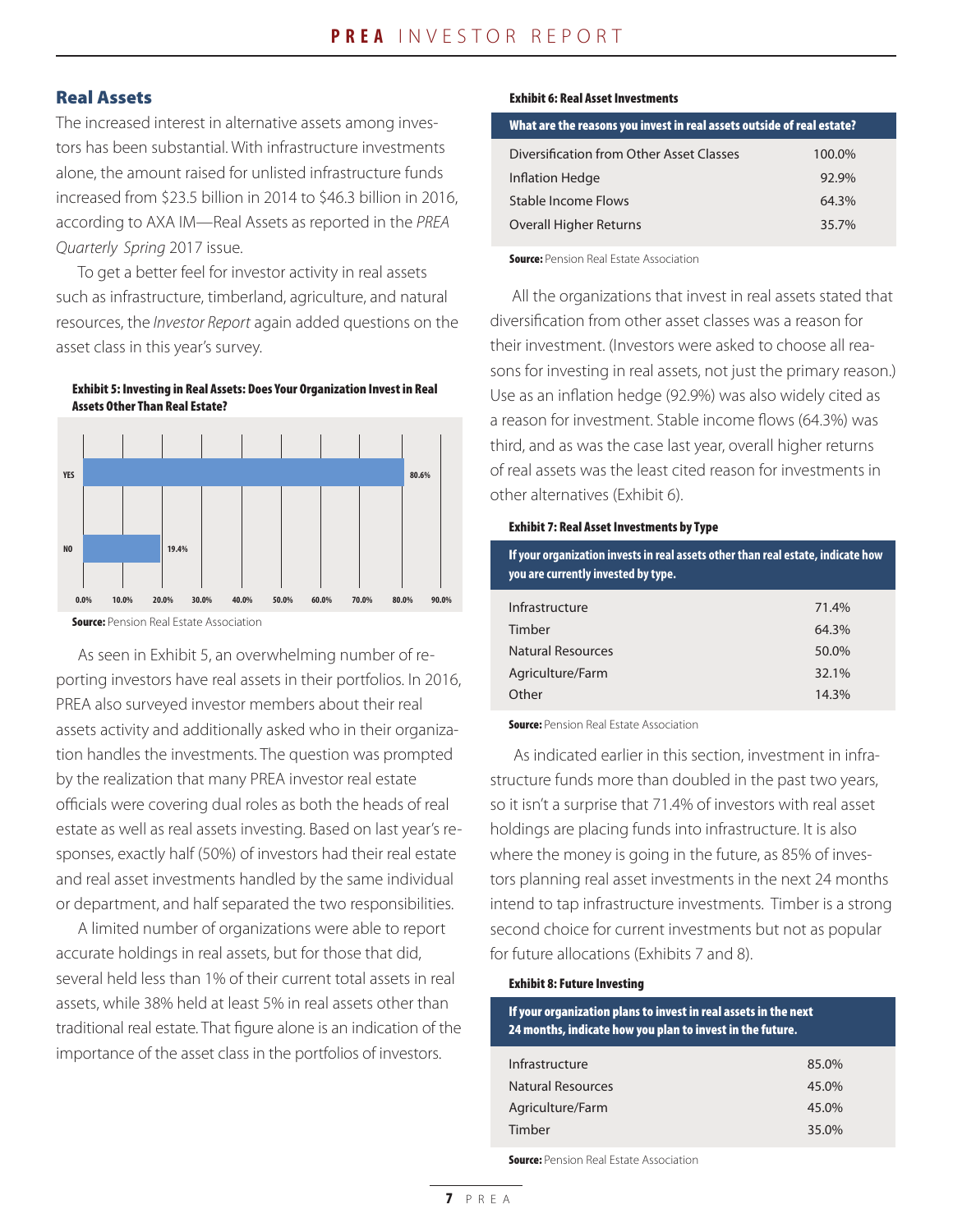# Real Estate Allocations

For the year ending 2016, reporting PREA member investors had \$242 billion in real estate holdings (both private and public), or 9.0% of their total assets. This was a slight decrease from the 9.1% reported by the same group at year-end 2015. As noted earlier, the flat allocation to real estate holdings is likely because of the increased value of stocks in the portfolios of investors combined with valuations in the real estate market that perhaps peaked in the past year. Data by Green Street Advisors, Inc., (Exhibit 11) show that US commercial property prices in June 2017 stood at exactly the same level in value as they did in July 2016. The NCREIF Property Index (Exhibit 12) posted double-digit returns for the six years from 2010 through 2015, but the streak came to an end in 2016 as returns slipped to 8.0%. First-quarter 2017 returns came to 1.55%, and second quarter posted a surprising slight increase to 1.75%.

As a whole, investors' target allocations to real estate move slowly, and most plans do not make adjustments quickly. As shown in Exhibit 9, 62.5% of investors stayed pat with their allocations. However, some movement was noted in the most recent survey, with investors moving to higher allocations to the asset class and 29.4% reporting targets of greater than 10% at year-end 2016 versus just 23.5% in the previous year.

Investors were also asked if they expected an increase, a decrease, or no change in their real estate holdings as a percentage of assets at the end of 2017 versus year-end

2016. Three out of four indicated no change in allocation was expected by year-end, 14% anticipated an increase, and 9% felt a decrease was likely (Exhibit 9). For those reporting no change or a decrease in real estate holdings, the survey asked if the current high valuation levels were a factor for their forecast. Surprisingly, nearly 90% of those respondents indicated that current valuation levels were not a factor in either decreasing the real estate allocation or keeping it stable.

## Exhibit 9: Private Real Estate Equity Allocations as Reported by PREA Members

| <b>By Number of Plans</b>                                                                                       |           |          |                 |  |  |  |  |  |
|-----------------------------------------------------------------------------------------------------------------|-----------|----------|-----------------|--|--|--|--|--|
| <b>Target Allocations (% Distribution)</b>                                                                      |           |          |                 |  |  |  |  |  |
|                                                                                                                 | 2016      | 2015     |                 |  |  |  |  |  |
| Greater Than 10.0%                                                                                              | 29.4      | 23.5     |                 |  |  |  |  |  |
| Greater Than 8.0% and Less Than<br>or Equal to 10.0%                                                            | 20.6      | 20.6     |                 |  |  |  |  |  |
| Less Than or Equal to 8.0%                                                                                      | 50.0      | 55.9     |                 |  |  |  |  |  |
| <b>Actual Allocations-All Reporting</b><br>(As a % of Assets)                                                   | 8.3       | 8.4      |                 |  |  |  |  |  |
|                                                                                                                 | No Change | Increase | <b>Decrease</b> |  |  |  |  |  |
| Change in Target Allocation<br>from 2015 to 2016                                                                | 62.5%     | 31.3%    | 6.3%            |  |  |  |  |  |
| Expected Change in Real Estate<br>Holdings as a Percentage of Assets:<br><b>Year-End 2017 vs. Year-End 2016</b> | 77.1%     | 14.3%    | 8.6%            |  |  |  |  |  |

**Source: Pension Real Estate Association** 

Note: Figures reported on Exhibit 9 exclude real estate investment trusts and thus differ from data reported on Exbibit 1, which include REIT holdings.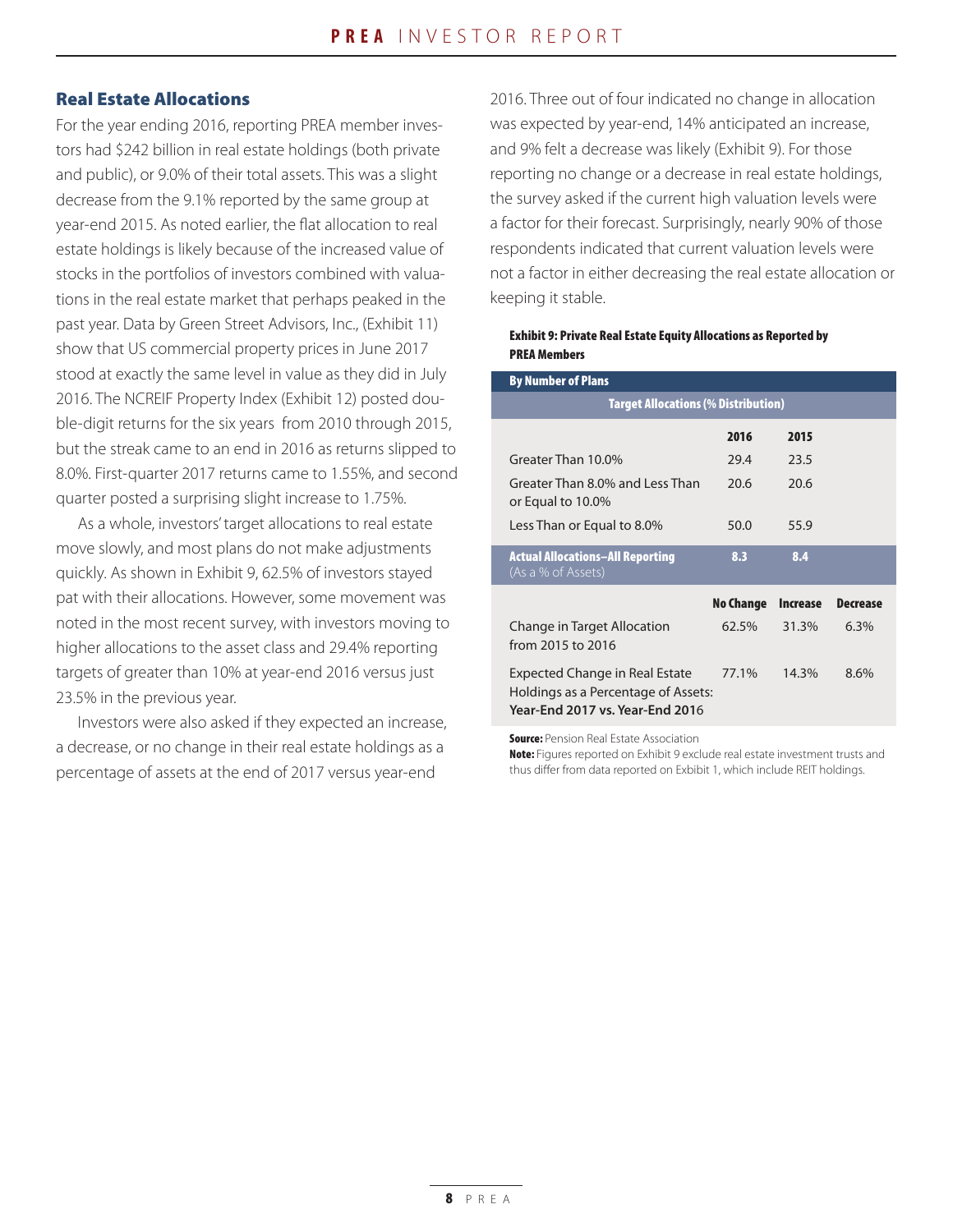While the survey results indicate that investors are committed to real estate despite weakening returns, data from Real Capital Analytics (Exhibit 13) show that recent transaction activity continues to lag compared to recent years. In 2015, transactions reached \$546 billion, just shy of the prerecession record of \$571 billion posted in 2007. Volumes slipped in 2016 to \$496 billion, and through the first five months of 2017, \$180 billion in transactions were posted, an indication that 2017 will be another off year.



#### Exhibit 10: S&P 500 Composite Stock Index

**Sources:** S&P, Thomson Reuters Datastream. Last observance: June 30, 2017.



#### Exhibit 11: Green Street Commercial Property Price Index

**Source:** Green Street Advisors, Inc. **Note:** Property indices are indexed to 100 at their peaks.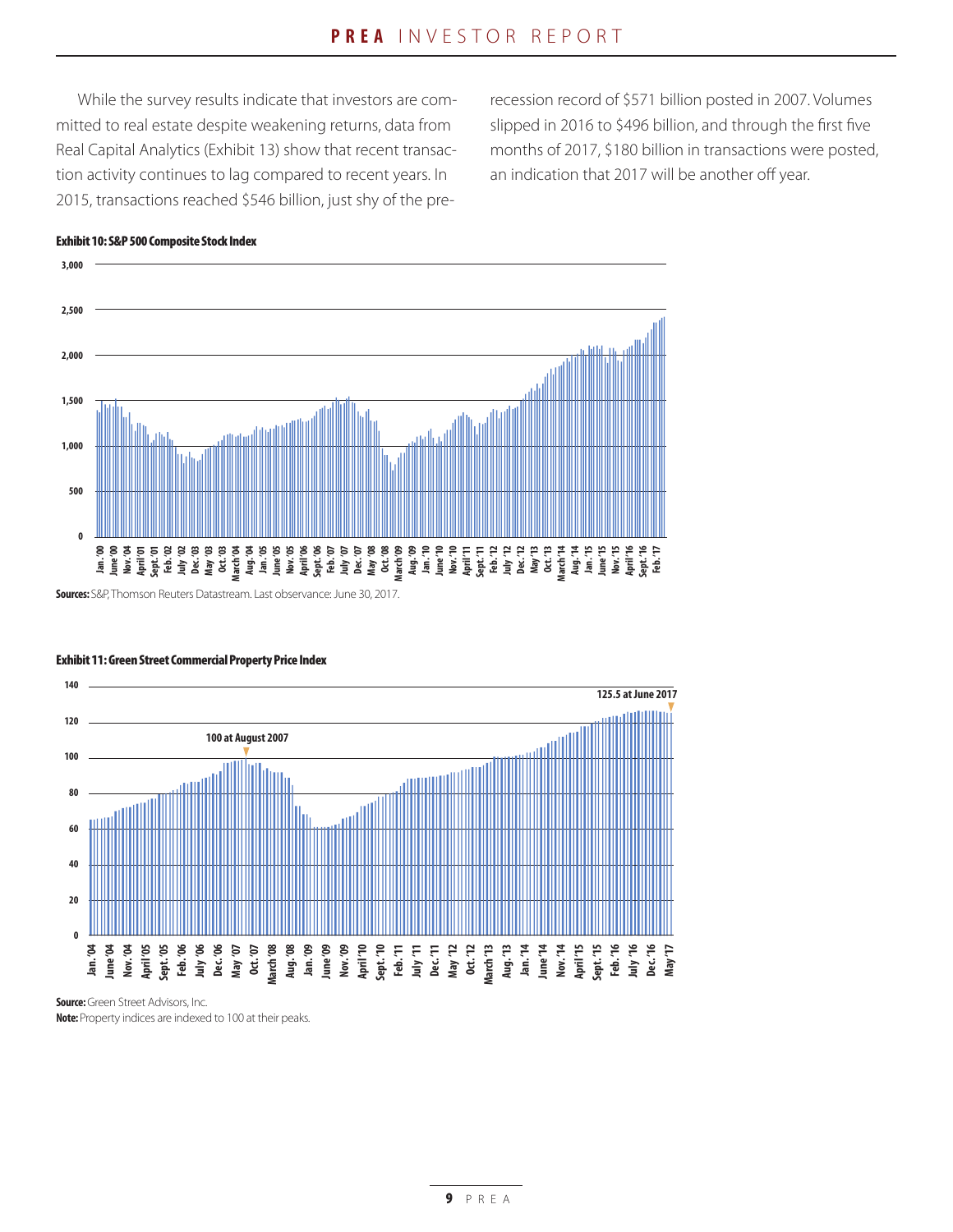#### Exhibit 12: US Property Returns





Exhibit 13: Sales of Large Commercial Properties

**Source: Real Capital Analytics** 

Notes: Data from past periods may differ from previous reports due to updated information and methodology revisions. Limited to property transactions of \$2.5 million or greater. (This exhibit is updated monthly in the PREA *Compendium of Statistics,* which can be found on the PREA website.)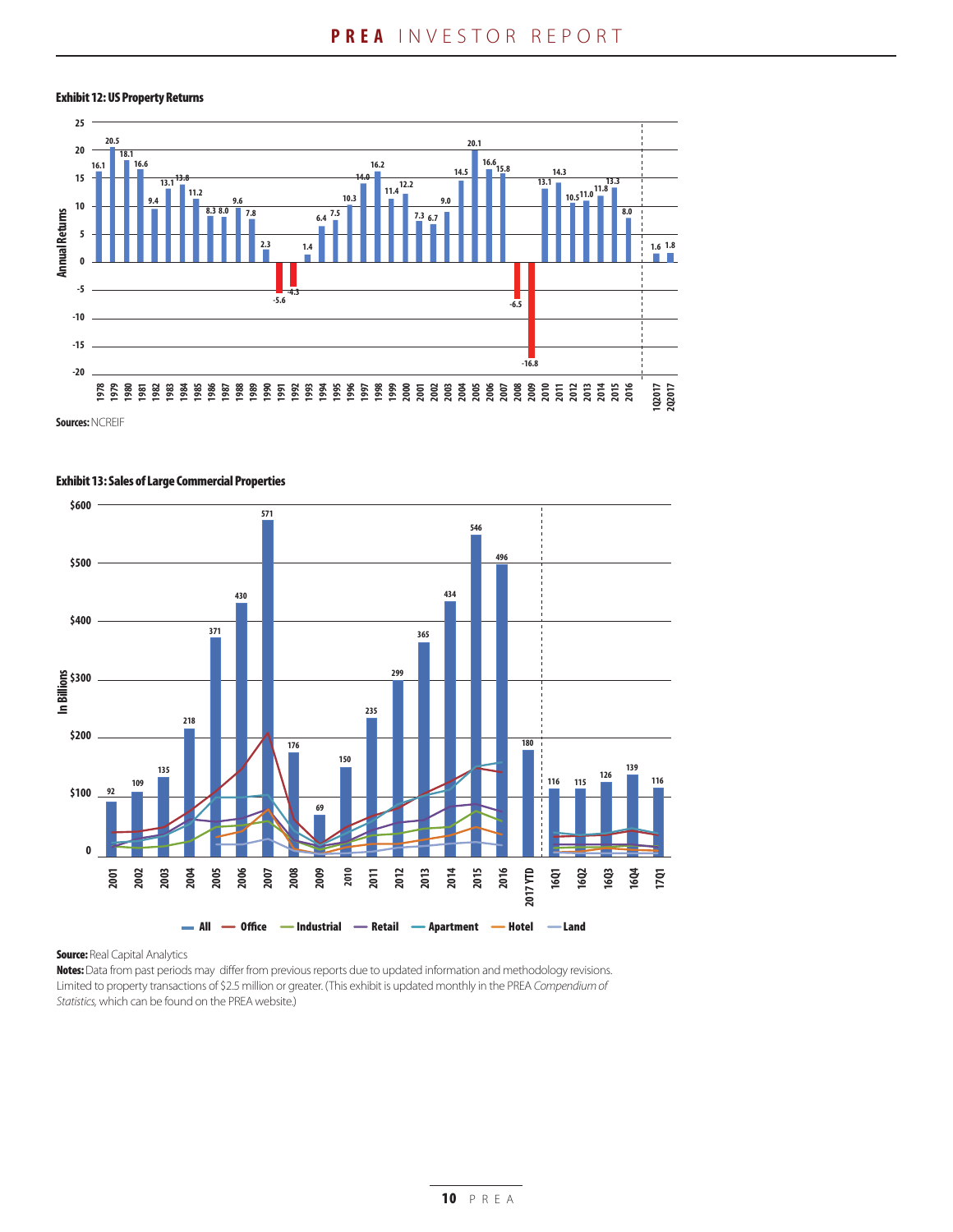# Real Estate Investment Strategy and Structure

Core real estate investments continue to dominate the holdings of PREA investor members.

For the most recent reporting period, the survey found that 62.5% of real estate held by investors was classified as core. That was up from 57.2% in 2015 reported by the same group (Exhibit 15). The movement to core came from value-added, which fell to 16.2% from 19.7% in 2015, and from opportunistic, which slipped from 23.2% to 21.4% in 2016. Reviewing earlier years of the survey, core has always dominated the strategy of investors by capturing the majority of investments. Value-added and opportunistic split the remaining, with opportunistic carrying a slight edge in more recent years.

However, investors were also asked if they planned to allocate new capital in the next 12 months, and if so, how they anticipated allocating those funds by strategy: core, value-added, or opportunistic. How to invest is critical to investors as they debate whether to be more risk-averse and move toward core or voice dissatisfaction in returns in a low, although possibly increasing, interest rate environment, prompting them to seek the higher returns promised in potentially riskier real estate. Answers to this question indicate some effort by investors to rebalance, although perhaps in small steps, away from core.

Generally, investors are hedging their bets by spreading their allocations across the table to core, value-added, and opportunistic, as can be seen in Exhibit 14. But almost all those reporting planned to place allocations into value-added and opportunistic strategies, while just over three-fourths also planned to include core. The allocation is actually similar to that reported in 2015 by a slightly different sample group when 83% planned on value-added investments and 80% planned on opportunistic. Actual dollar allocations were not reported, so it is possible that while investors planned to touch all the bases, their big allocations may remain with core.

Strategy allocations broken out by type of investor, public versus corporate and endowment, are similar to those in total. In addition, no significant difference in allocation is seen when analyzing smaller versus larger plans.

Readers should note that PREA does not provide definitions of *core, value-added,* and *opportunistic* to the reporting organizations. Reporters allocated their holdings based on their own internal classifications.

Recent surveys have shown, and the current report confirms, that investors continued to move toward direct investments and away from closed commingled funds. As shown in Exhibit 17, direct investments climbed to 35.3% of holdings for US members versus 33.3% in 2015. The bulk of the increase came from commingled closed-end funds, which slipped to 27.9% from 33.7%.

#### Exhibit 14: Distribution of New Capital by Strategy

% Distribution by Number of Funds Planning Allocation to a Strategy

| <b>By Number of Plans</b>              |      |                    |                      |  |  |
|----------------------------------------|------|--------------------|----------------------|--|--|
| <b>Investors Planning to Invest In</b> | Core | <b>Value-Added</b> | <b>Opportunistic</b> |  |  |
| 2016                                   | 76.7 | 93.3               | 90.0                 |  |  |
| 2015                                   | 63.3 | 83.3               | 80.0                 |  |  |

**Source:** Pension Real Estate Association

Note: Survey results for 2016 and 2015 were based on different sample groups than the current report's groups, although the majority of investors reported in all surveys.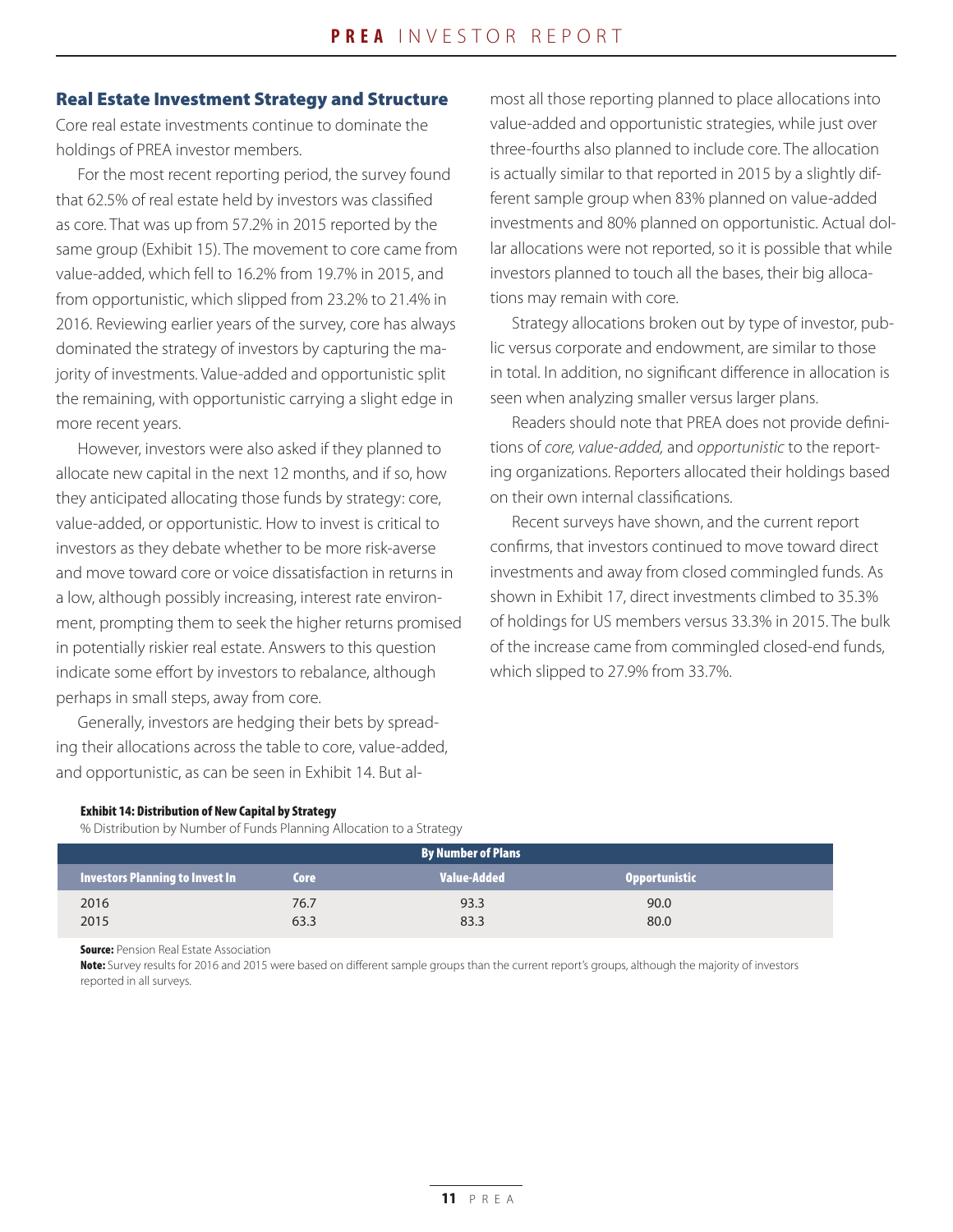#### Exhibit 15: Distribution of Private Real Estate Investments by Strategy—All Plans

Excludes Debt and Investments Not Readily Allocable by Strategy

|                              | 2016        |                                  |                                 | 2015                             | 2009  | 2004                             |
|------------------------------|-------------|----------------------------------|---------------------------------|----------------------------------|-------|----------------------------------|
|                              | \$ Millions | % of Private<br><b>RE Equity</b> | \$ Millions<br><b>RE Equity</b> | % of Private<br><b>RE Equity</b> |       | % of Private<br><b>RE Equity</b> |
| Core                         | 121,498.5   | 62.5                             | 106,784.7                       | 57.2                             | 53.2  | 70.4                             |
| Value-Added                  | 31,423.7    | 16.2                             | 36,730.7                        | 19.7                             | 20.1  | 17.4                             |
| Opportunistic                | 41,565.5    | 21.4                             | 43,269.2                        | 23.2                             | 26.7  | 12.2                             |
| <b>Total</b>                 | 194,487.7   | 100.0                            | 186,784.6                       | 100.0                            | 100.0 | 100.0                            |
| <b>Breakdown by Strategy</b> |             |                                  |                                 |                                  |       |                                  |
| <b>State or Municipal</b>    |             |                                  |                                 |                                  |       |                                  |
| Core                         | 104,573.0   | 61.8                             | 90,736.6                        | 56.0                             | 50.2  | 72.2                             |
| Value-Added                  | 26,378.3    | 15.6                             | 31,507.7                        | 19.4                             | 20.3  | 17.4                             |
| Opportunistic                | 38,225.5    | 22.6                             | 39,763.2                        | 24.5                             | 29.5  | 10.4                             |
| <b>Total</b>                 | 169,176.8   | 100.0                            | 162,007.5                       | 100.0                            | 100.0 | 100.0                            |
| Other                        |             |                                  |                                 |                                  |       |                                  |
| Core                         | 16,925.5    | 66.9                             | 16,048.1                        | 64.8                             | 63.6  | 67.8                             |
| Value-Added                  | 5,045.4     | 19.9                             | 5,223.0                         | 21.1                             | 19.4  | 17.5                             |
| Opportunistic                | 3,340.0     | 13.2                             | 3,506.0                         | 14.2                             | 17.1  | 14.7                             |
| <b>Total</b>                 | 25,310.9    | 100.0                            | 24,771.1                        | 100.0                            | 100.0 | 100.0                            |

**Source:** Pension Real Estate Association

Note: For the full sample group, 2.4% of holdings reported in 2016 and 2.7% of holdings reported in 2015 could not be allocated by the core, value-added, and opportunistic categories and thus are excluded from the totals. Survey results for 2004 and 2009 were based on different sample groups than the current report's groups (data for 2015 and 2016), although the majority of investors reported in all surveys.

#### Exhibit 16: Distribution of Private Real Estate Investments by Strategy—By Plan Size

Excludes Debt and Investments Not Readily Allocable by Strategy

|               | % Distribution             |                            |                            |                            |                            |                            |                            |                            |  |
|---------------|----------------------------|----------------------------|----------------------------|----------------------------|----------------------------|----------------------------|----------------------------|----------------------------|--|
|               | 2016                       |                            |                            | 2015                       |                            | 2009                       |                            | 2004                       |  |
|               | <b>Assets</b><br>$>$ \$75B | <b>Assets</b><br>$<$ \$75B | <b>Assets</b><br>$>$ \$75B | <b>Assets</b><br>$<$ \$75B | <b>Assets</b><br>$>$ \$45B | <b>Assets</b><br>$<$ \$45B | <b>Assets</b><br>$>$ \$25B | <b>Assets</b><br>$<$ \$25B |  |
| Core          | 65.8                       | 56.1                       | 59.3                       | 53.1                       | 46.5                       | 65.1                       | 72.0                       | 66.3                       |  |
| Value-Added   | 12.9                       | 22.6                       | 17.9                       | 23.2                       | 20.4                       | 19.4                       | 16.2                       | 20.5                       |  |
| Opportunistic | 21.4                       | 21.3                       | 22.9                       | 23.7                       | 33.0                       | 15.5                       | 11.8                       | 13.1                       |  |
| <b>Total</b>  | 100.0                      | 100.0                      | 100.0                      | 100.0                      | 100.0                      | 100.0                      | 100.0                      | 100.0                      |  |

**Source:** Pension Real Estate Association

Note: Survey results for 2004 and 2009 were based on different sample groups than the current report's groups (data for 2015 and 2016), although the majority of investors reported in all surveys.

## Exhibit 17: PREA US Members Only—Real Estate Investment Structure

|                               |       | <b>Reporting Group</b> |           | <b>By Total Assets</b> |           |           |
|-------------------------------|-------|------------------------|-----------|------------------------|-----------|-----------|
|                               |       | % of Total Private     |           | 2016                   |           | 2015      |
| <b>Private</b>                | 2016  | 2015                   | $>$ \$75B | $<$ \$75B              | $>$ \$75B | $<$ \$75B |
| Direct Investment             | 35.3  | 33.3                   | 42.8      | 17.9                   | 39.7      | 17.8      |
| Commingled Fund (Closed)      | 27.9  | 33.7                   | 23.1      | 38.8                   | 30.8      | 40.7      |
| <b>Commingled Fund (Open)</b> | 17.7  | 17.6                   | 13.3      | 27.8                   | 13.2      | 28.2      |
| Joint Venture                 | 15.9  | 13.8                   | 17.5      | 12.4                   | 14.9      | 11.0      |
| Other                         | 3.2   | 1.6                    | 3.2       | 3.1                    | 1.3       | 2.3       |
| <b>Total Private</b>          | 100.0 | 100.0                  | 100.0     | 100.0                  | 100.0     | 100.0     |

**Source: Pension Real Estate Association**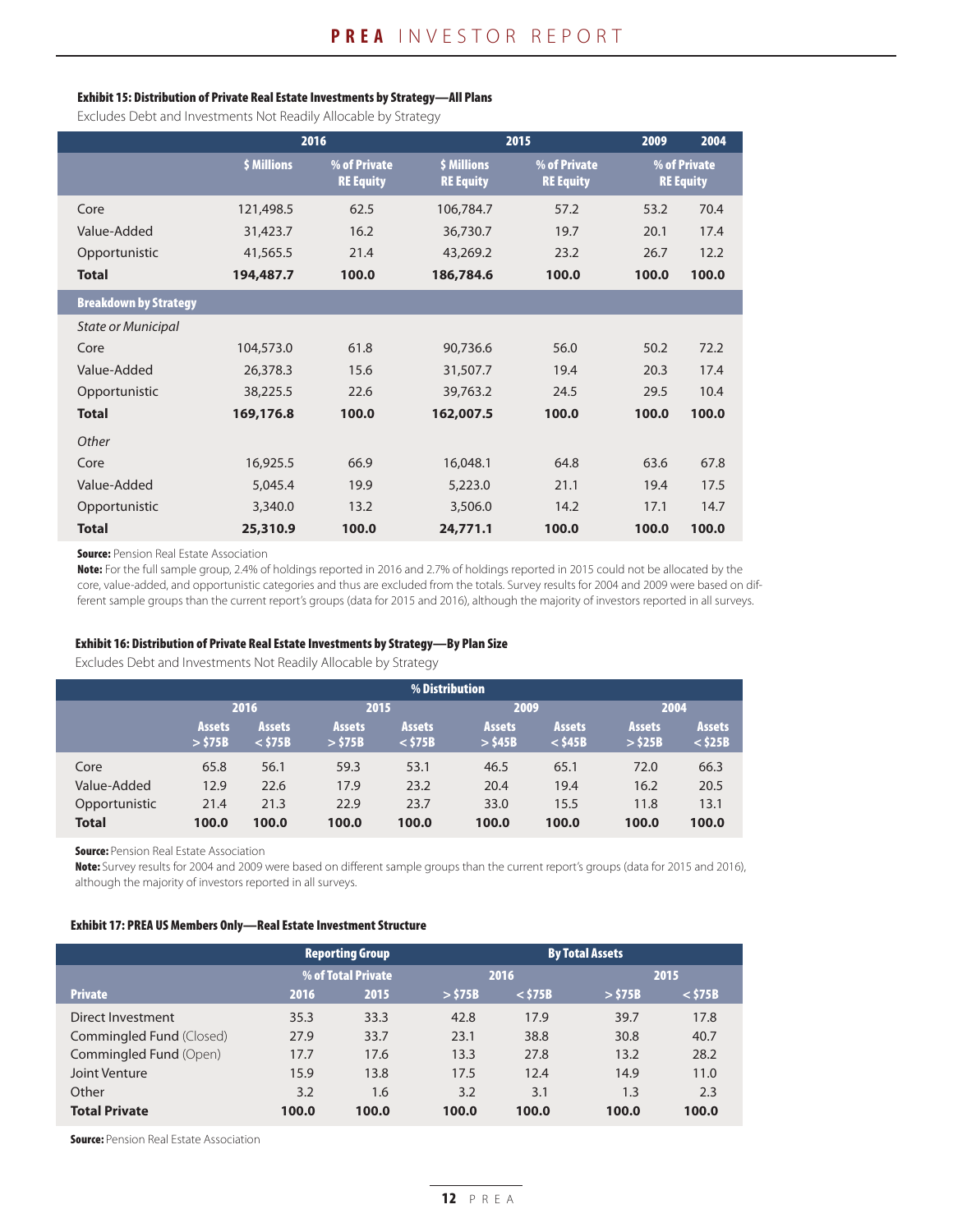# Property-Type and Geographic Allocation

While single-family rental properties, senior housing, and other alternatives such as student housing have increasingly come to the attention of investors, the big four property types—office, multifamily, retail, and industrial—will for the foreseeable future remain the significant holdings in the real estate portfolios of PREA member investors. For the reporting group, office captured 27.1% of property holdings, which was a slight decline from the 27.3% of the portfolio reported in 2015. Multifamily continued to control second with 21.4% of holdings, up from 20.7% in 2015. Retail also posted a slight increase to 20.2%. Industrial showed considerable growth, now holding 13.2% of the real estate portfolio, up from 11.2% just a year earlier (Exhibit 18).

Geographically, PREA's US members reported holding 85.6% in US holdings and the remainder, 14.4%, in non-US holdings (Exhibit 20). This reflects a slow but consistent movement toward international investments by US funds. In 2013, the reporting group held 11.2% in non-US, 12.0% in 2014, and 14.2% in 2015. Most funds were unable to accurately report non-US holdings by country or region, but based on a smaller sample set, Europe, as a whole, continues to draw the bulk of non-US investments. This was followed by the United Kingdom and Canada.

### Exhibit 18: Property-Type Allocation

% Distribution

| <b>PREA Investor Survey-All Reporting</b> |       |       |           |  |  |
|-------------------------------------------|-------|-------|-----------|--|--|
|                                           | 2016  | 2015  | 2004      |  |  |
| Office                                    | 27.1  | 27.3  | 33.3      |  |  |
| Multifamily                               | 21.4  | 20.7  | 18.6      |  |  |
| Retail                                    | 20.2  | 19.7  | 20.3      |  |  |
| Industrial                                | 13.2  | 11.2  | 16.2      |  |  |
| Hotel                                     | 3.2   | 3.4   | 3.2       |  |  |
| Single Family                             | 0.8   | 0.2   | <b>NA</b> |  |  |
| Other                                     | 14.2  | 17.5  | 8.4       |  |  |
| <b>Total</b>                              | 100.0 | 100.0 | 100.0     |  |  |

**Source: Pension Real Estate Association** 

## Exhibit 19: PREA | IPD U.S. Property Fund Index—Total Return Core Diversified Open-End Funds

|                         | 102017   | 1 Year | 3 Year | 5 Year |
|-------------------------|----------|--------|--------|--------|
| Retail                  | 1.60%    | 7.13%  | 9.99%  | 10.59% |
| Office                  | 1.62%    | 6.45%  | 10.22% | 10.26% |
| Industrial              | 2.86%    | 12.00% | 13.06% | 12.51% |
| Apartment (Multifamily) | 1.31%    | 6.74%  | 9.50%  | 9.84%  |
| Self-Storage            | 1.84%    | 11.79% | 15.72% | 17.93% |
| Hotel                   | $-1.82%$ | 0.15%  | 7.44%  | 7.18%  |
| Other                   | 1.13%    | 6.18%  | 4.86%  | 6.13%  |
| <b>Total Return</b>     | 1.70%    | 7.57%  | 10.47% | 10.62% |

**Sources:** Pension Real Estate Association, MSCI

#### Exhibit 20: Geographic Distribution

US Members Only



**Source: Pension Real Estate Association** 

Note: Data from 2013 and 2014 are based on a slightly different sample group.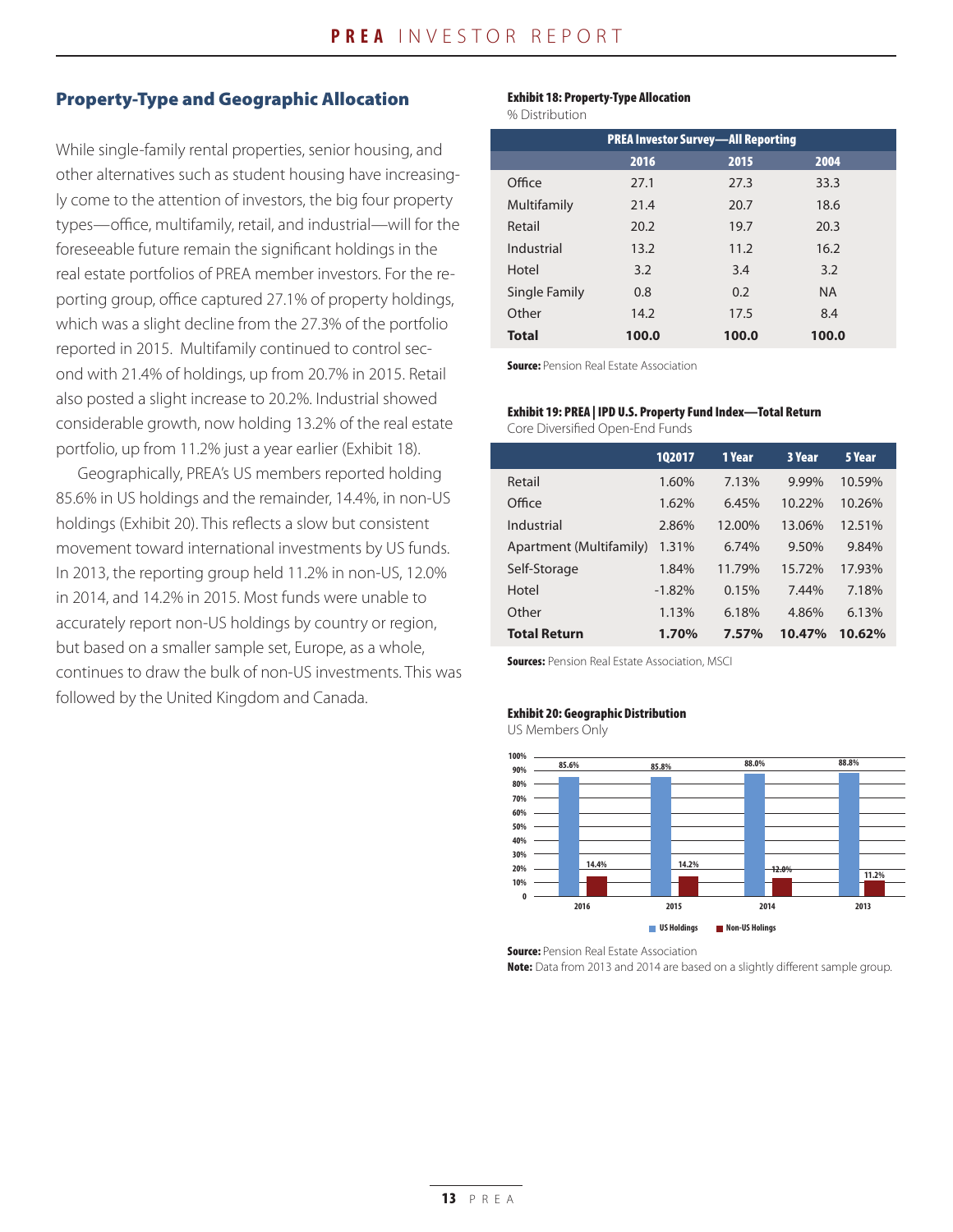# Glossary Private Real Estate

**Commingled Funds:** A term applied to all open-end and closed-end pooled investment vehicles designed for institutional tax-exempt investors. A commingled fund may be organized as a group trust, a partnership, a corporation, an insurance company separate account, or another multiple ownership entity.

> **Open-End Fund:** A commingled fund with no finite life that allows continuous entry and exit of investors and typically engages in ongoing investment purchase and sale activities.

**Closed-End Fund:** A commingled fund with a stated maturity (termination) date with few or no additional investors after the initial formation of the fund. Closed-end funds typically purchase a portfolio of properties to hold for the duration of the fund and, as sales occur, typically do not invest the sales proceeds. (Source: Real Estate Information Standards)

**Direct Investments:** Investments that involve the outright purchase of properties not done through other investment vehicles and include any co-investments. (1) Co-investment occurs when two or more pension funds or groups of funds share ownership of a real estate investment. There are several ways that co-investment can occur: (a) a commingled fund investing with a single investor, a group of investors, an individual fund, or a group of funds; or (b) operating companies (such as a qualified REIT or limited partnership) investing with commingled funds, individual funds, or other operating companies. (2) Also refers to an arrangement in which an investment manager or advisor co-invests its own capital alongside the investor, either on an equal (pari passu) or a subordinated basis. (Source: Institutional Real Estate, Inc.)

Joint Venture: A venture formed with an entity that is not an institutional investor but rather a developer or private party.

Real Estate Investment Trust (REIT): A corporation or business trust that combines the capital of many investors to acquire or provide financing for all forms of income-producing real estate. (Source: National Association of Real Estate Investment Trusts)